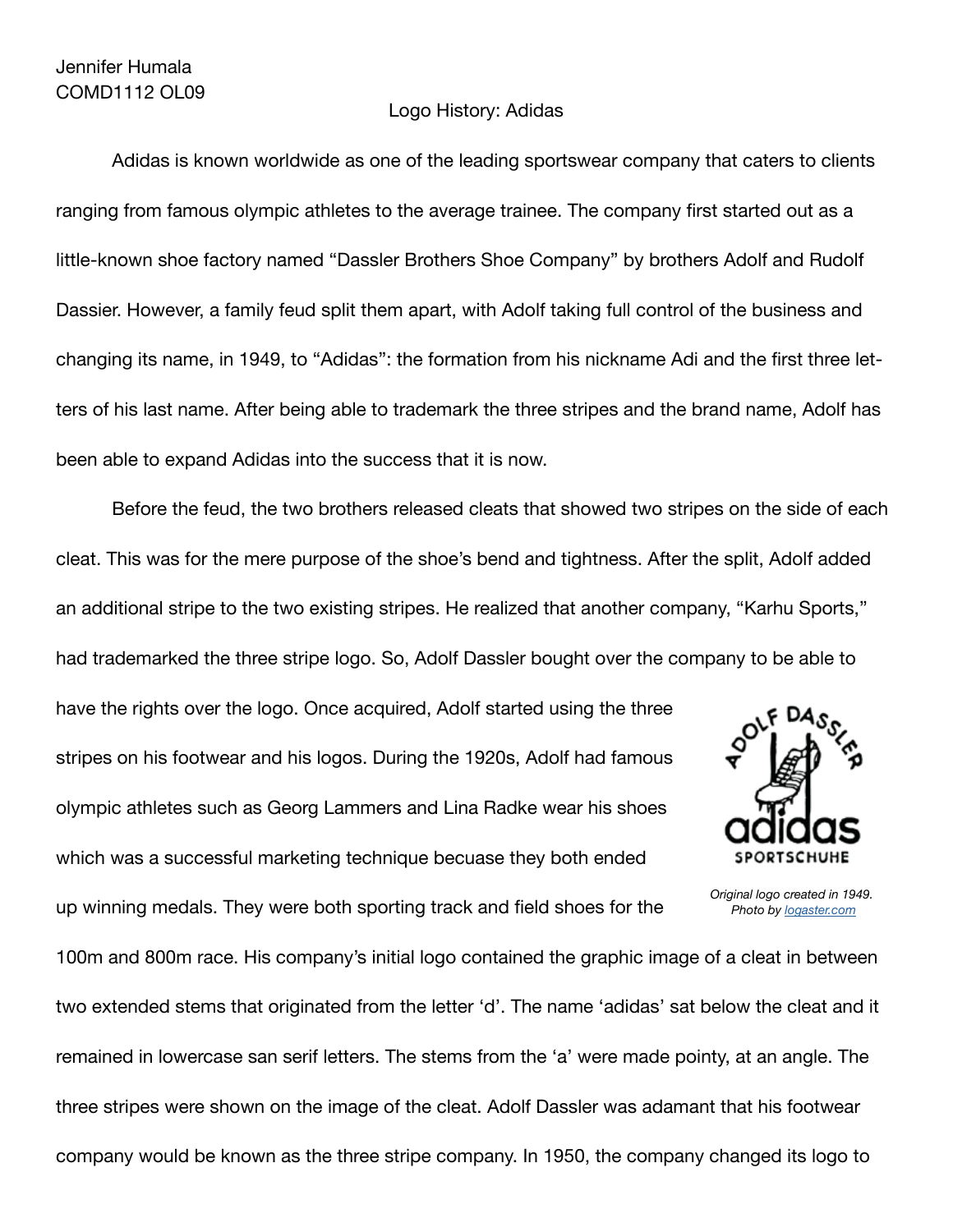a wordmark in reverse on a black background. Seventeen years from 1950, the logo's black background was removed and the pointed stems were removed from the letter 'a'. The tittle on the 'i' also became aligned with the stems of the 'd'. Although these two logos contained no graphics, the typeface remained san serif and lowercase.

adidas

*Logo created in 1950. Photo by logaster.com*



*Logo created in 1967. Photo by logos-world.net*

 The logo went through another change four years later because Adolf Dassler wanted to venture out into mainstream and casual shoes



*Logo created in 1971. Photo by logaster.com*

since sportswear comptetition started to rise. Adolf Dassler's brother, Rudolf Dassler, was also running his shoe company, Puma, and both brothers were in an intense competition. Thus, the trefoil logo was born in 1971. Keeping the same san serif typeface and lowercase letters, a

three leaf shape was added on top of the wordmark. The three stripes were added as cut-outs at the bottom of the intersecting leaves. These three leaves are said to signify Adidas' primary markets: North America, Europe, and Asia.

The Adidas logo changed yet again in 1991. Peter Moore joined Adidas as the Creative Direc-



tor and he helped revamp the logo that's iconic today. Peter Moore decided

to join Adidas after visiting the company in Germany. He was known as the

*Logo created in 1991. Photo by adidas.com* creative director who refreshed the Nike logo as well.

While keeping the san serif typefaces, the three stripes

were shifted at an angle, each stripe on top of each other, like a mountain.

The message behind this new logo was to show relatability to the consumer

of the obstacles athletes face towards success and owning shoes that ath-

letes wear. Although a new logo was developed, the trefoil logo did not disap-



*Adidas Squadra 13 Soccer Uniform Photo by theteamfactory.com*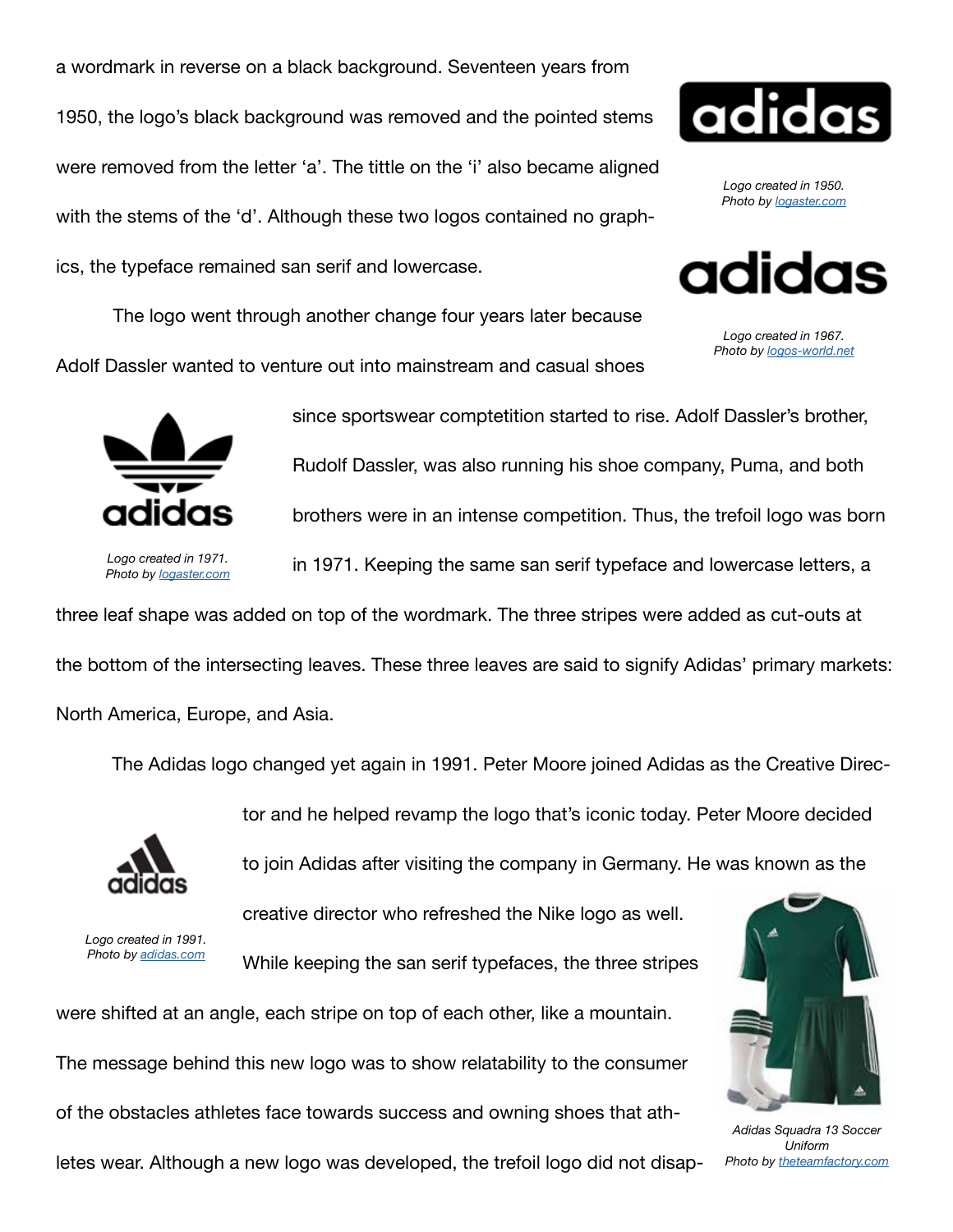pear and was used to represent the Originals series collection.

As the new millennium approached, the company logo gained a new addition to the family,

the global logo. The global logo was created in 2002 to signify that the company's products were now being sold around the world and so the round shape was used. As always, the three stripes were used at an angle like a claw mark signifying adaptation towards change. The latest change to the logo was made in 2005 by stripping everything off except for the three stripes and the brand's iconic lowercase name. Going back to its origins and its consistency, the logo carried the three stripes on the left side of the brand's name. The outer black stripes aligned with the x-height of the text.



*Logo created in 2002. Photo by 1000logos.net*



*Logo created in 2005. Photo by logos-world.net*

Up until 1978, Adolf Dassler was able to maintain the success of Adidas. With Dassler's death in Spetmber of 1978, his son Horst Dassler took over and with his father's trefoil logo, was able to step foot into collaboration territory. This was done in 1986 with group Run DMC where fusion between art and sports started and is now called streetwear. After Horst Dassler's death in 1987, the



*Adidas Originals Trefoil Series Photo by adidas.com*

company suffered a great loss and became a stock company. By 1990, Adidas would have a new CEO and creative director that were able to resurrect what Adidas has always been, the best sports company in the world.

Adidas has now grown larger with over 59,000 employees

producing over 1.1 billion sport and sport lifestyle products around the world. In 2015, their slogan has become "Creating the New" focusing on speed, cities, and open source. I have worn Adidas shoes since my tennis years in high school. Not only did I like them because of their three stripes, but because it offered the logo in different lifestyle selections from fitness to sports and from fashion to streetwear.